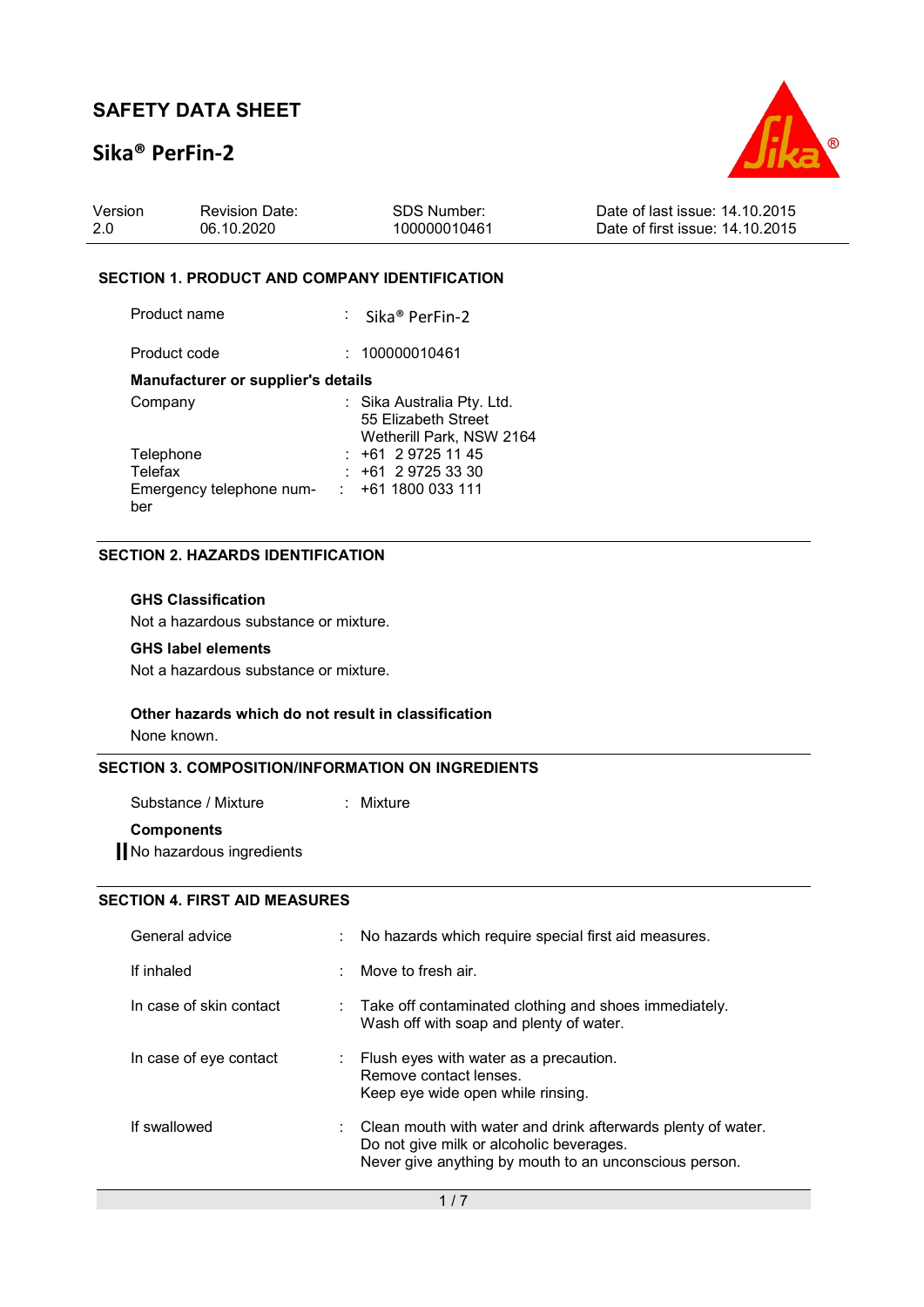## Sika® PerFin-2



| Version<br>2.0 | <b>Revision Date:</b><br>06.10.2020                                       | <b>SDS Number:</b><br>100000010461                                                                                            | Date of last issue: 14.10.2015<br>Date of first issue: 14.10.2015 |
|----------------|---------------------------------------------------------------------------|-------------------------------------------------------------------------------------------------------------------------------|-------------------------------------------------------------------|
|                | Most important symptoms<br>and effects, both acute and<br>delayed         | : No known significant effects or hazards.<br>See Section 11 for more detailed information on health effects<br>and symptoms. |                                                                   |
|                | Notes to physician                                                        | : Treat symptomatically.                                                                                                      |                                                                   |
|                | <b>SECTION 5. FIREFIGHTING MEASURES</b><br>Suitable extinguishing media : | Use extinguishing measures that are appropriate to local cir-<br>cumstances and the surrounding environment.                  |                                                                   |
|                | ucts                                                                      | Hazardous combustion prod- : No hazardous combustion products are known                                                       |                                                                   |
|                | ods                                                                       | Specific extinguishing meth- : Standard procedure for chemical fires.                                                         |                                                                   |
|                | for firefighters                                                          | Special protective equipment : ln the event of fire, wear self-contained breathing apparatus.                                 |                                                                   |

## SECTION 6. ACCIDENTAL RELEASE MEASURES

| tive equipment and emer-<br>gency procedures             |    | Personal precautions, protec-: For personal protection see section 8.                                      |
|----------------------------------------------------------|----|------------------------------------------------------------------------------------------------------------|
| Environmental precautions                                | ÷. | No special environmental precautions required.                                                             |
| Methods and materials for<br>containment and cleaning up |    | Wipe up with absorbent material (e.g. cloth, fleece).<br>Keep in suitable, closed containers for disposal. |

### SECTION 7. HANDLING AND STORAGE

| fire and explosion          | Advice on protection against : Normal measures for preventive fire protection.                                                                        |
|-----------------------------|-------------------------------------------------------------------------------------------------------------------------------------------------------|
| Advice on safe handling     | For personal protection see section 8.<br>No special handling advice required.<br>Follow standard hygiene measures when handling chemical<br>products |
| Hygiene measures            | When using do not eat or drink.<br>When using do not smoke.                                                                                           |
| Conditions for safe storage | Keep container tightly closed in a dry and well-ventilated<br>place.<br>Store in accordance with local regulations.                                   |
| Materials to avoid          | No special restrictions on storage with other products.                                                                                               |
|                             | 2/7                                                                                                                                                   |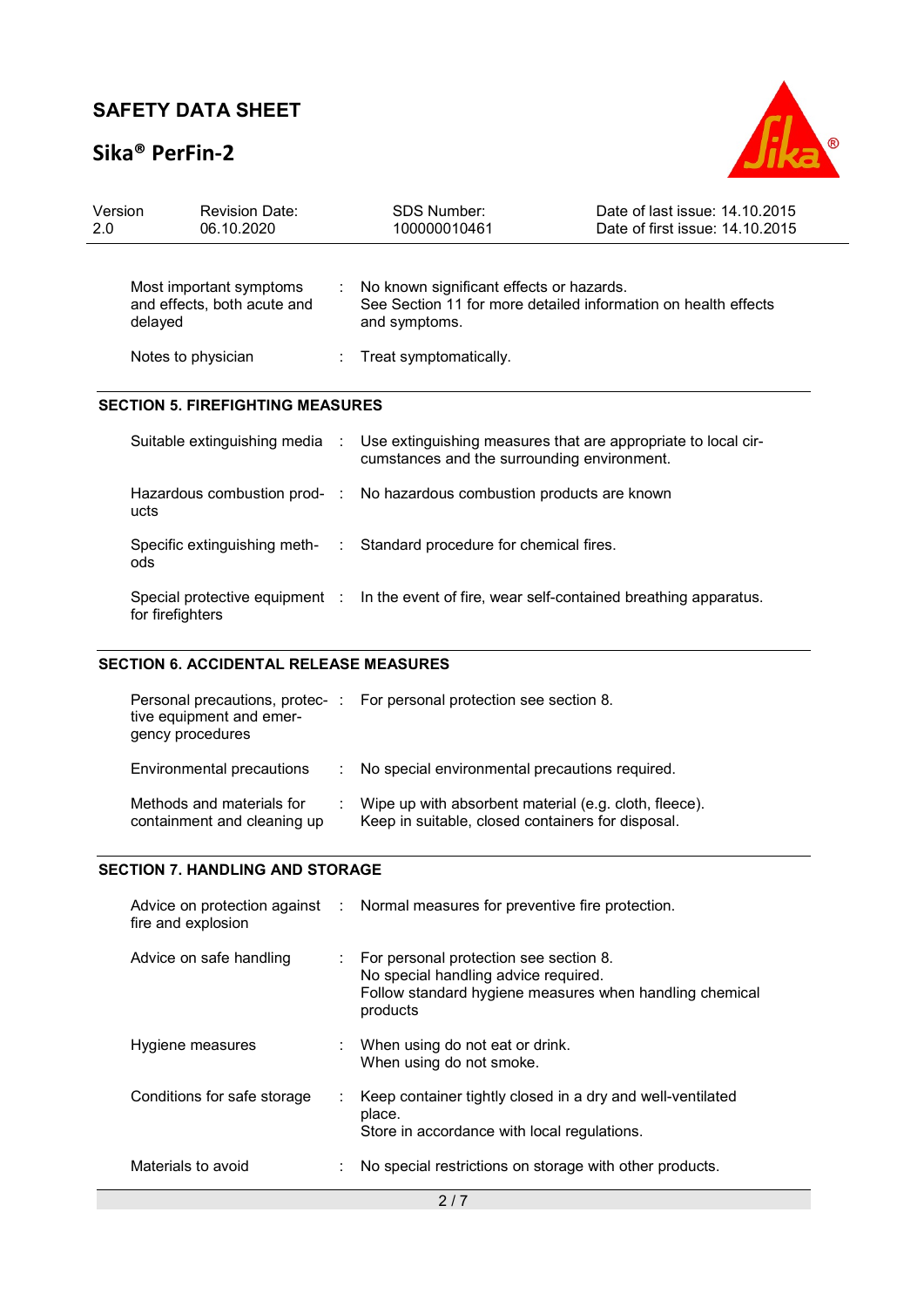## Sika® PerFin-2



| Version | <b>Revision Date:</b> | SDS Number:  | Date of last issue: 14.10.2015  |
|---------|-----------------------|--------------|---------------------------------|
|         | 06.10.2020            | 100000010461 | Date of first issue: 14.10.2015 |

### SECTION 8. EXPOSURE CONTROLS/PERSONAL PROTECTION

| Components with workplace control parameters<br>Contains no substances with occupational exposure limit values. |                               |                                                                                                                                                                                                                                                                                                                                 |  |  |
|-----------------------------------------------------------------------------------------------------------------|-------------------------------|---------------------------------------------------------------------------------------------------------------------------------------------------------------------------------------------------------------------------------------------------------------------------------------------------------------------------------|--|--|
|                                                                                                                 |                               |                                                                                                                                                                                                                                                                                                                                 |  |  |
| Appropriate engineering<br>controls                                                                             |                               | $\therefore$ Use adequate ventilation and/or engineering controls to pre-<br>vent exposure to vapours.                                                                                                                                                                                                                          |  |  |
| Personal protective equipment                                                                                   |                               |                                                                                                                                                                                                                                                                                                                                 |  |  |
| Respiratory protection                                                                                          |                               | : No special measures required.<br>Respirator selection must be based on known or anticipated<br>exposure levels, the hazards of the product and the safe<br>working limits of the selected respirator.                                                                                                                         |  |  |
| Hand protection                                                                                                 | $\mathcal{L}^{\mathcal{L}}$ . | Chemical-resistant, impervious gloves complying with an<br>approved standard should be worn at all times when handling<br>chemical products if a risk assessment indicates this is nec-<br>essary.<br><b>Follow AS/NZS 1337.1</b><br>Recommended: Butyl rubber/nitrile rubber gloves.<br>Contaminated gloves should be removed. |  |  |
| Eye protection                                                                                                  |                               | Safety glasses                                                                                                                                                                                                                                                                                                                  |  |  |
| Skin and body protection                                                                                        | $\mathcal{L}_{\mathcal{A}}$   | Protective clothing (e.g. safety shoes, long-sleeved working<br>clothing, long trousers)<br>Follow AS 2210:3                                                                                                                                                                                                                    |  |  |

### SECTION 9. PHYSICAL AND CHEMICAL PROPERTIES

| Appearance                                                  | ÷.                   | liquid                |
|-------------------------------------------------------------|----------------------|-----------------------|
| Colour                                                      | ÷                    | clear                 |
| Odour                                                       | ٠.                   | characteristic        |
| Odour Threshold                                             | ÷                    | No data available     |
| рH                                                          | ÷                    | ca. 8 (20 °C (68 °F)) |
| Melting point/range / Freezing : No data available<br>point |                      |                       |
| Boiling point/boiling range                                 |                      | : No data available   |
| Flash point                                                 | $\ddot{\phantom{a}}$ | Not applicable        |
| Evaporation rate                                            | ÷                    | No data available     |
| Flammability (solid, gas)                                   |                      | : No data available   |
| Upper explosion limit / Upper : No data available           |                      |                       |
|                                                             |                      | 3/7                   |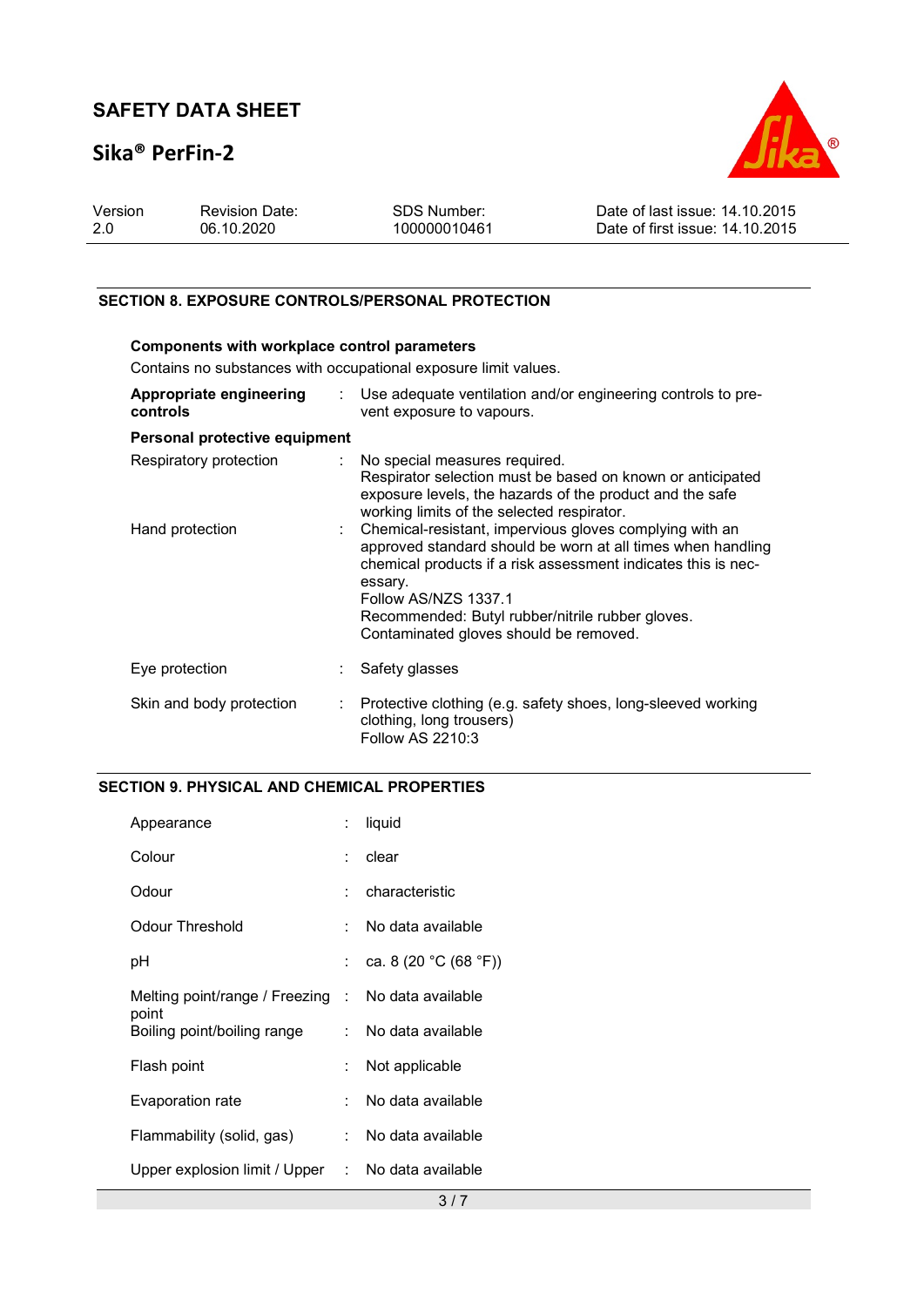## Sika® PerFin-2



| Version<br>2.0 |                    | <b>Revision Date:</b><br>06.10.2020 |            | <b>SDS Number:</b><br>100000010461                                                                                                                                      | Date of last issue: 14.10.2015<br>Date of first issue: 14.10.2015 |
|----------------|--------------------|-------------------------------------|------------|-------------------------------------------------------------------------------------------------------------------------------------------------------------------------|-------------------------------------------------------------------|
|                | flammability limit |                                     |            |                                                                                                                                                                         |                                                                   |
|                | flammability limit | Lower explosion limit / Lower       | $\sim 100$ | No data available                                                                                                                                                       |                                                                   |
|                | Vapour pressure    |                                     |            | 23 hPa                                                                                                                                                                  |                                                                   |
|                |                    | Relative vapour density             |            | No data available                                                                                                                                                       |                                                                   |
|                | Density            |                                     |            | ca. 1 g/cm3 (20 °C (68 °F))                                                                                                                                             |                                                                   |
|                | Solubility(ies)    | Water solubility                    |            | soluble                                                                                                                                                                 |                                                                   |
|                |                    | Solubility in other solvents        | $\sim$     | No data available                                                                                                                                                       |                                                                   |
|                | octanol/water      | Partition coefficient: n-           |            | No data available                                                                                                                                                       |                                                                   |
|                |                    | Auto-ignition temperature           |            | No data available                                                                                                                                                       |                                                                   |
|                |                    | Decomposition temperature           |            | No data available                                                                                                                                                       |                                                                   |
|                | Viscosity          | Viscosity, dynamic                  |            | No data available                                                                                                                                                       |                                                                   |
|                |                    | Viscosity, kinematic                |            | < 20.5 mm2/s (40 °C (104 °F))                                                                                                                                           |                                                                   |
|                |                    | <b>Explosive properties</b>         |            | No data available                                                                                                                                                       |                                                                   |
|                |                    | Oxidizing properties                |            | No data available                                                                                                                                                       |                                                                   |
|                |                    | Volatile organic compounds          |            | Directive 2010/75/EU of 24 November 2010 on industrial<br>emissions (integrated pollution prevention and control)<br>Volatile organic compounds (VOC) content: < 0.01 % |                                                                   |

### SECTION 10. STABILITY AND REACTIVITY

| Reactivity             | ÷             | No dangerous reaction known under conditions of normal use.            |
|------------------------|---------------|------------------------------------------------------------------------|
| Chemical stability     | $\sim$        | The product is chemically stable.                                      |
| tions                  |               | Possibility of hazardous reac- : No hazards to be specially mentioned. |
| Conditions to avoid    | $\mathcal{L}$ | No data available                                                      |
| Incompatible materials |               | see section 7.                                                         |
|                        |               |                                                                        |

No decomposition if stored and applied as directed.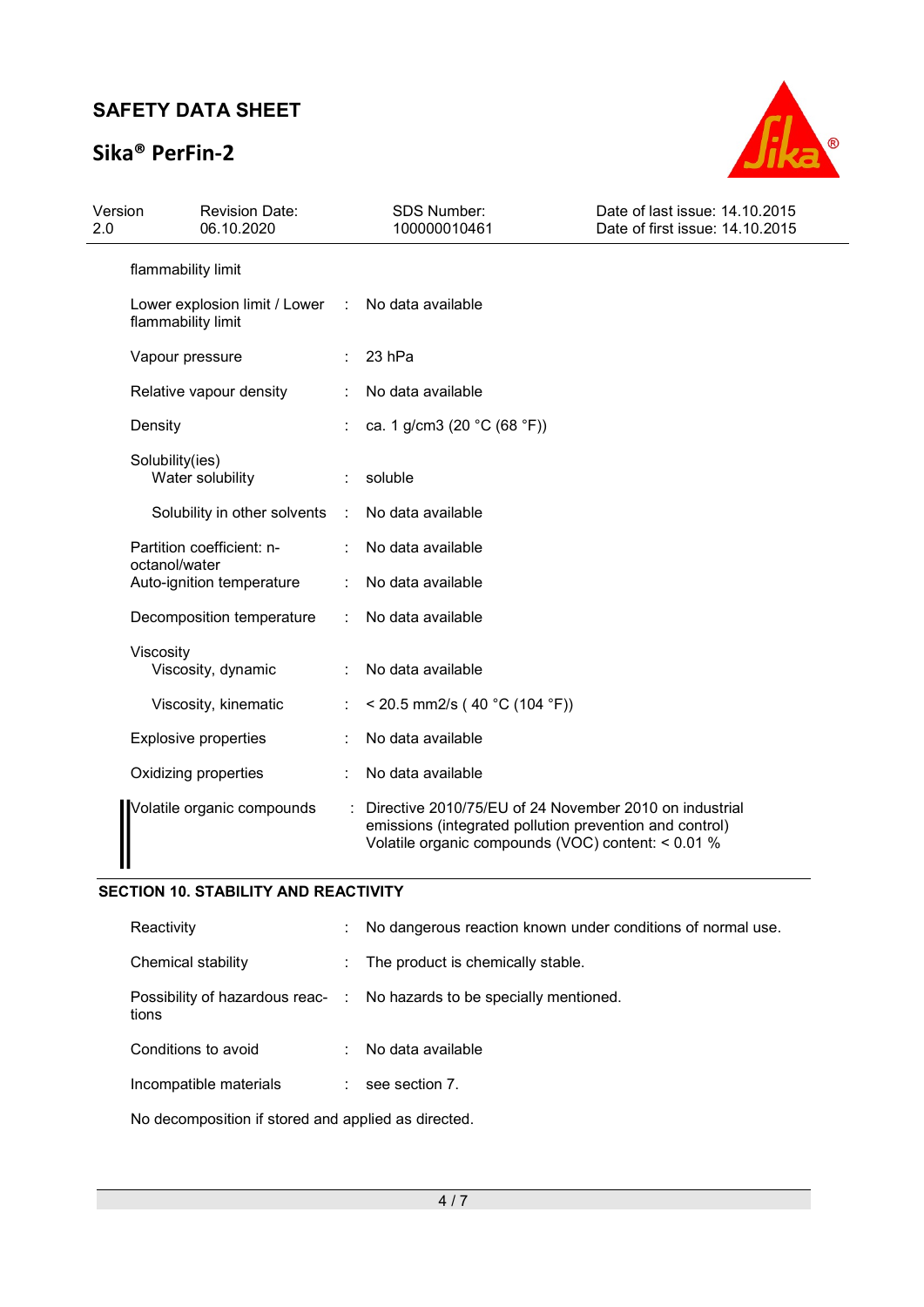## Sika® PerFin-2



| Version | <b>Revision Date:</b> | SDS Number:  | Date of last issue: 14.10.2015  |
|---------|-----------------------|--------------|---------------------------------|
| 2.0     | 06.10.2020            | 100000010461 | Date of first issue: 14.10.2015 |
|         |                       |              |                                 |

#### SECTION 11. TOXICOLOGICAL INFORMATION

#### Acute toxicity

Not classified based on available information.

#### Skin corrosion/irritation

Not classified based on available information.

# Serious eye damage/eye irritation

Not classified based on available information.

#### Respiratory or skin sensitisation

#### Skin sensitisation

Not classified based on available information.

### Respiratory sensitisation

Not classified based on available information.

#### Chronic toxicity

#### Germ cell mutagenicity

Not classified based on available information.

#### **Carcinogenicity**

Not classified based on available information.

### Reproductive toxicity

Not classified based on available information.

#### STOT - single exposure

Not classified based on available information.

## STOT - repeated exposure

Not classified based on available information.

#### Aspiration toxicity

Not classified based on available information.

#### SECTION 12. ECOLOGICAL INFORMATION

**Ecotoxicity** No data available

Persistence and degradability No data available

Bioaccumulative potential No data available

Mobility in soil No data available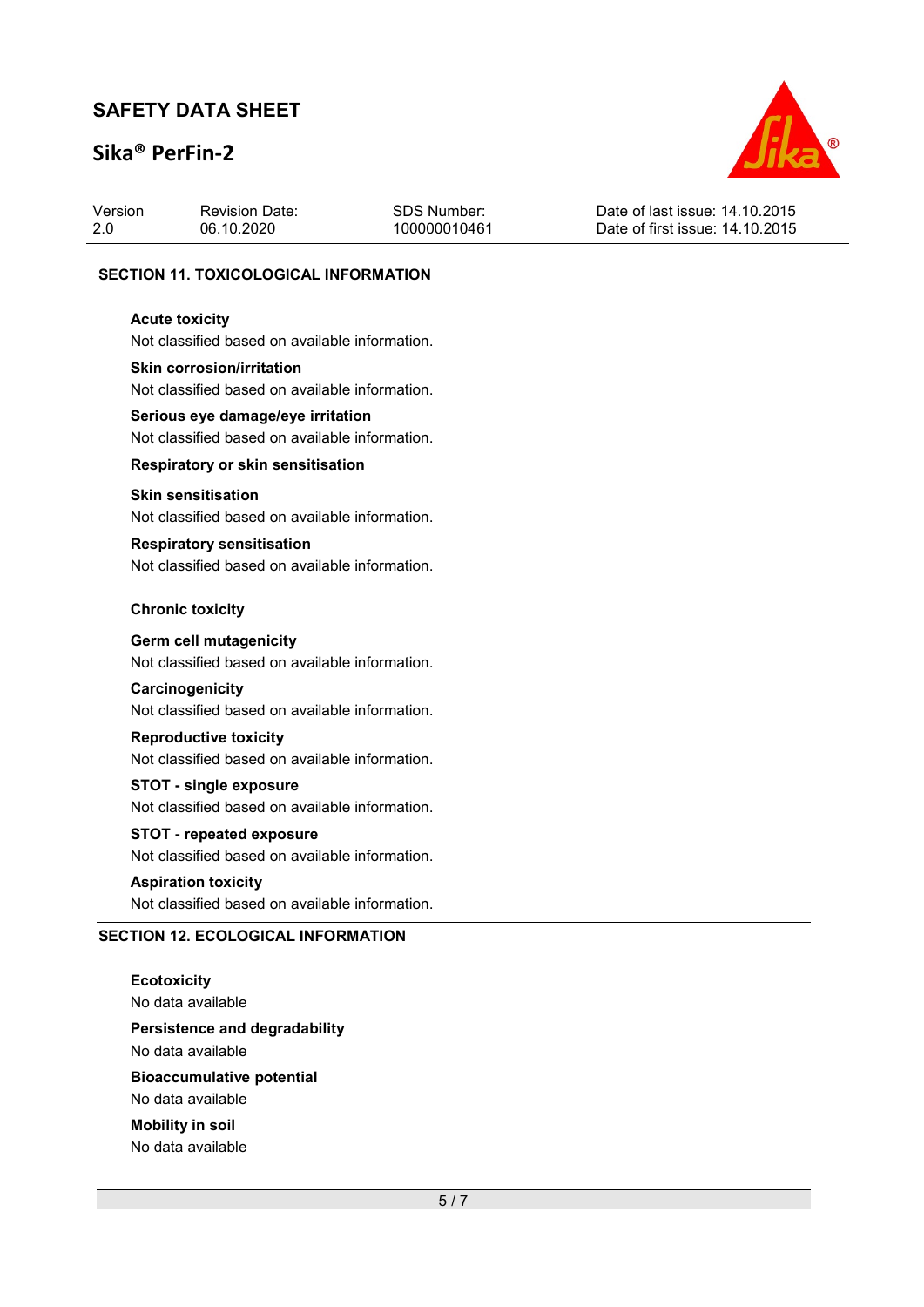## Sika® PerFin-2



| Version<br>2.0                                                                                  | <b>Revision Date:</b><br>06.10.2020                                                                                           | <b>SDS Number:</b><br>100000010461 | Date of last issue: 14.10.2015<br>Date of first issue: 14.10.2015 |  |  |  |
|-------------------------------------------------------------------------------------------------|-------------------------------------------------------------------------------------------------------------------------------|------------------------------------|-------------------------------------------------------------------|--|--|--|
|                                                                                                 | Other adverse effects                                                                                                         |                                    |                                                                   |  |  |  |
|                                                                                                 | <b>Product:</b>                                                                                                               |                                    |                                                                   |  |  |  |
| Additional ecological infor- : There is no data available for this product.<br>mation           |                                                                                                                               |                                    |                                                                   |  |  |  |
| <b>SECTION 13. DISPOSAL CONSIDERATIONS</b>                                                      |                                                                                                                               |                                    |                                                                   |  |  |  |
|                                                                                                 | <b>Disposal methods</b>                                                                                                       |                                    |                                                                   |  |  |  |
|                                                                                                 | Contaminated packaging<br>Empty containers should be taken to an approved waste han-<br>dling site for recycling or disposal. |                                    |                                                                   |  |  |  |
| If potential for exposure exists refer to Section 8 for specific personal protective equipment. |                                                                                                                               |                                    |                                                                   |  |  |  |
| <b>SECTION 14. TRANSPORT INFORMATION</b>                                                        |                                                                                                                               |                                    |                                                                   |  |  |  |
| <b>International Regulations</b>                                                                |                                                                                                                               |                                    |                                                                   |  |  |  |
|                                                                                                 | <b>UNRTDG</b><br>Not regulated as a dangerous good                                                                            |                                    |                                                                   |  |  |  |

IATA-DGR Not regulated as a dangerous good

IMDG-Code Not regulated as a dangerous good

Transport in bulk according to Annex II of MARPOL 73/78 and the IBC Code

Not applicable for product as supplied.

### National Regulations

### ADG

Not regulated as a dangerous good

### SECTION 15. REGULATORY INFORMATION

### Safety, health and environmental regulations/legislation specific for the substance or mixture

| Standard for the Uniform<br>No poison schedule number allocated<br>÷<br>Scheduling of Medicines and<br>Poisons |                                                                                                                                                                                        |
|----------------------------------------------------------------------------------------------------------------|----------------------------------------------------------------------------------------------------------------------------------------------------------------------------------------|
| International Chemical Weapons Convention (CWC)<br>Schedules of Toxic Chemicals and Precursors                 | Not applicable                                                                                                                                                                         |
| <b>Prohibition/Licensing Requirements</b>                                                                      | There is no applicable prohibition,<br>authorisation and restricted use<br>requirements, including for carcino-<br>gens referred to in Schedule 10 of<br>the model WHS Act and Regula- |